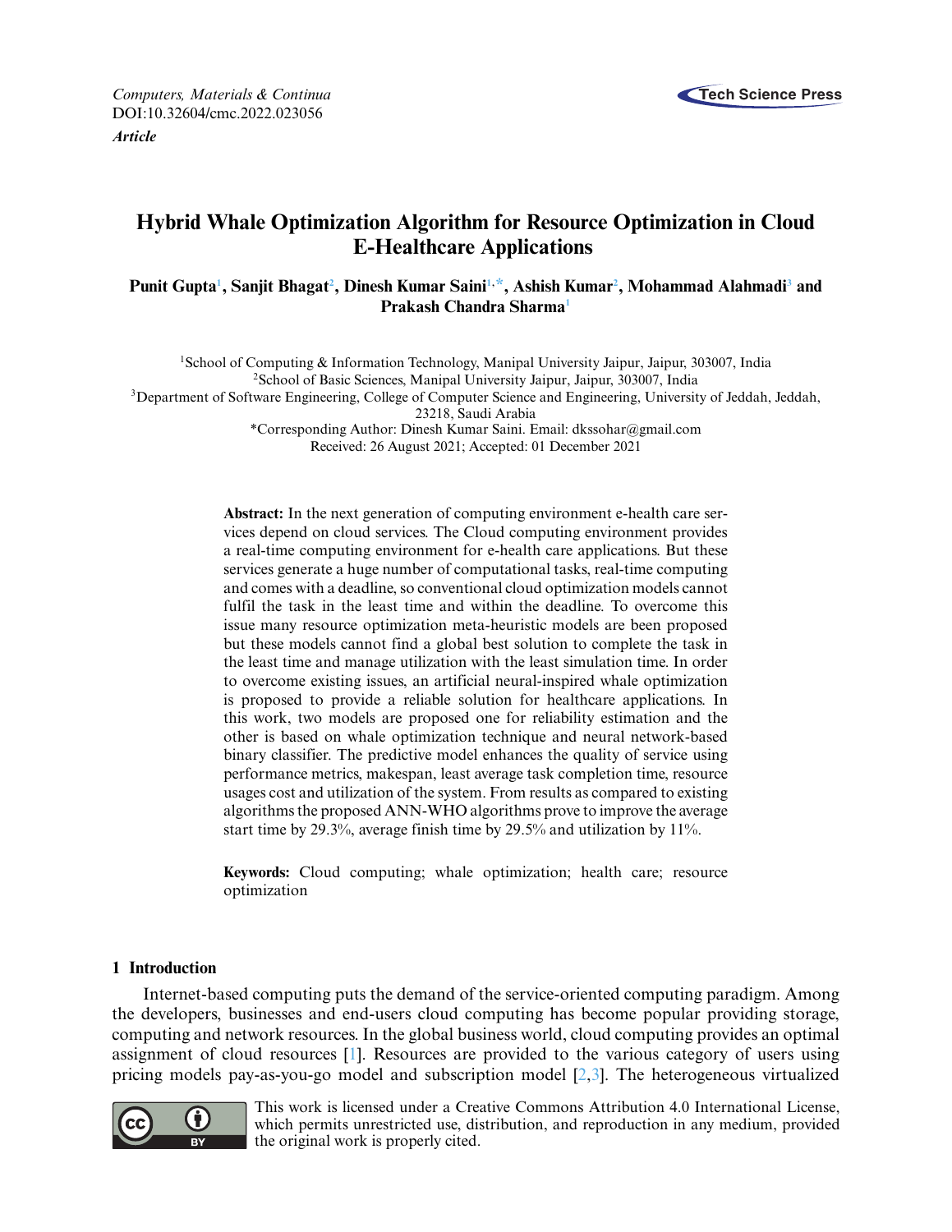resources shared pool handles the user requests using a set of virtual machines [\[4](#page-15-3)[,5\]](#page-15-4). Cloud computing supports the features of the market-oriented computing paradigm which provides optimal resource utilization with minimum operational cost. The operational cost and time play a prominent role in the performance evaluation and analysis process [\[6,](#page-15-5)[7\]](#page-16-0). The provisioning tasks on virtual machines perform using static, dynamic and meta-heuristic approaches. Broad classification of scheduling in a scalable cloud environment performs virtual machine level. First category include user request mapping on virtual machine and second category include virtual machine mapping on host machine [\[8](#page-16-1)[,9\]](#page-16-2). The primary focus of the scheduling of tasks on a virtual machine and virtual machine on a host improves the performance evaluation parameters time and cos. The optimal assignment of the tasks-vm and vmhost mapping comes under the category of Np-hard problem. Hence when the size of the universal solution space increases the optimal solution may converge slowly and exponential time is required for the optimal solution findings. The meta-heuristic techniques provide better results than simple static, dynamic approaches which provide the solution using polynomial time for the completion of the tasks execution and virtual machine execution. The meta-heuristic techniques Genetic, ACO, and PSO and their variations are used for effective mapping of virtual machine level  $[10-13]$  $[10-13]$ . The optimal solution depends on the fitness values of the individual schedule of the evolutionary technique. Meta-heuristic techniques follow the features of the biological and nature-inspired methodologies [\[14\]](#page-16-5). The optimization technique whale optimization algorithm (WOA) is a meta-heuristic technique that supports the global search capability. It plays a prominent role in the domain of science and engineering.

The healthcare sector is one of the highest data-generated industries. Due to advanced medical facilities life expectancy of a human is rapidly increased. The increased population aging required additional resources and diverse medical facilities. A large volume of data on patients is generated daily that plays a vital role in decision making to propose treatment strategies for patients. To store and analyze it some innovative and cost-effective strategies are required to help the healthcare sector to meet our challenges at the global level. Cloud computing is one such cost-effective method that helps in real-time data collection, storage, and exchange of data. Cloud infrastructure is used for highvolume storage and efficient data analysis. It becomes necessary to transit paper-based services of the health sector on the cloud using information technology. Though, cloud infrastructure is very effective, but security, reliability and privacy are prominent concerns associated with the use of the cloud in the health sector. By ensuring the reliability and security of cloud infrastructure cloud computing can play a centerpiece role in the transformation of paper records to modern information technology tools. This transformation can establish a better relationship between doctors and patients, as well as helps in better decision making. So, presently scientists should focus on ensuring the reliability of cloud infrastructure in the health sector. Up to the best of our knowledge, reliability aspects of the cloud in the health sector are not so much explored. Some work on the reliability of cloud and computing networks is available in the literature. The main issue with cloud healthcare applications is real-time processing and the need for a highly reliable infrastructure to complete the task within a deadline with the least processing time. So to achieve there exist many solutions but the solution like genetic and interactive algorithms have high simulation time/searching time to find the best solution. So in order to remove this, an artificial neural-based optimization is proposed to find the best solution in constant time by training the machine learning model once with the best solution from the Whale algorithm. Here whale algorithm is proposed because it has a high probability to find the best solution in the least time as compare ACO, PSO, Bat and genetic algorithm as shown in results.

In this manuscript, our focus is to develop a reliability model for cloud infrastructure as well as proposing a hybrid approach ANN-WOA technique that provides an optimal solution using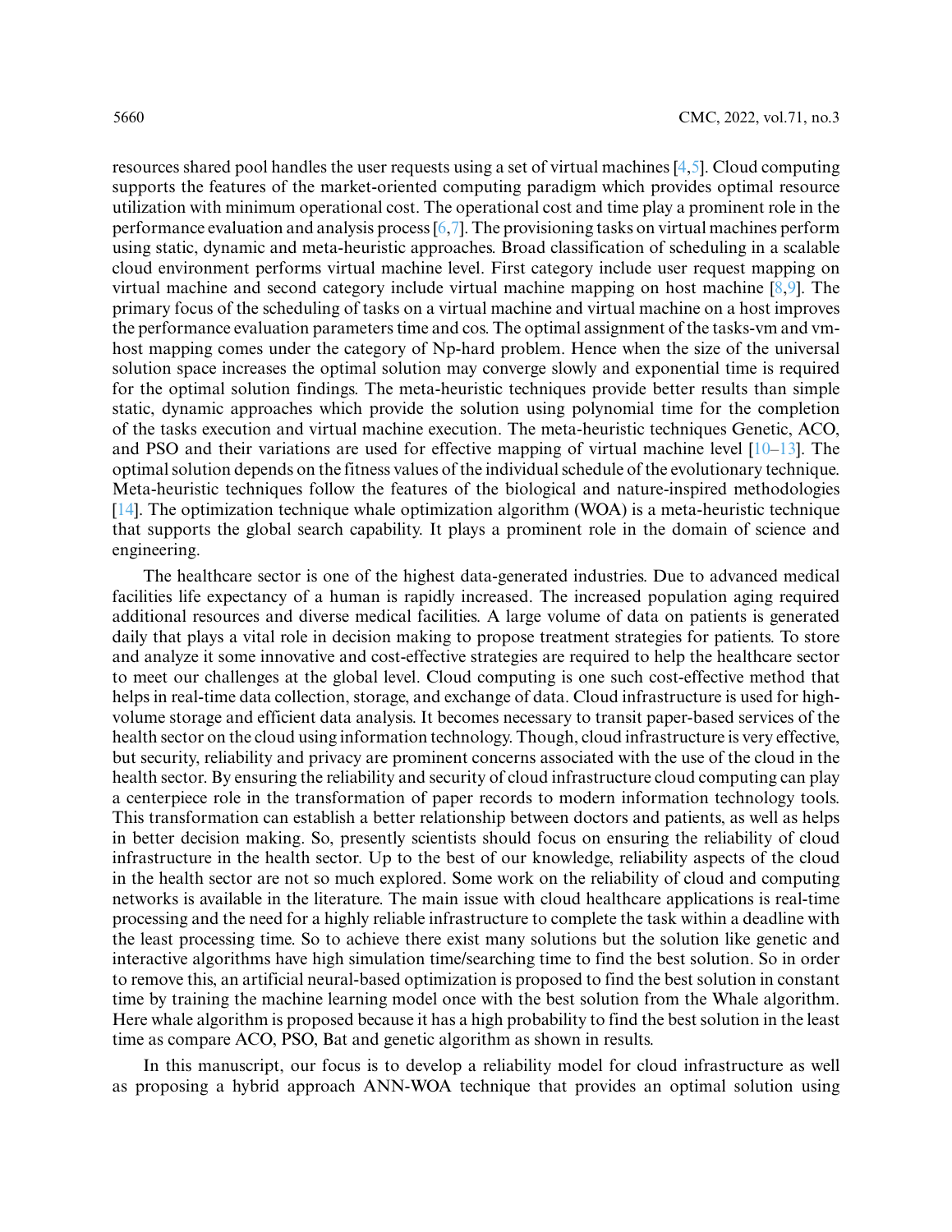performance metrics time and resource utilization. The performance evaluation process includes the training process and validation. The whale optimization technique provides the training data set of the ANN-WOA model. The major contribution of the proposed ANN-WOA model and reliability model summarizes as follows.

- 1) The tasks execution on virtual machine enhances using the proposed ANN-WOA, Our focus includes to introduce a neural inspired whale optimization model for task scheduling and apply the hybrid model to solve the virtual machine level scheduling problem.
- 2) The proposed ANN-WOA focuses on efficient task scheduling by incorporating advanced optimization strategies to improve both the convergence speed and accuracy of the whale optimization approach.
- 3) The detailed design and implementation of neural inspired whale optimization technique described and compare it against existing meta-heuristics technique Genetic, and BB-BC cost. Our results and discussions section demonstrates that hybrid technique ANN-WOA outperforms using resource utilization in a scalable cloud environment.
- 4) The proposed model focuses on the identification of the sensitive component of cloud infrastructure by estimating the reliability of the cloud and measuring the effect of variation in failure and repair rates. The proposed model improves the performance of task and cloud infrastructure both at the same time.

The rest of this manuscript is organized as follows. In Section 2 covers the related works. Section 3 includes the motivations of task scheduling optimization. Section 4 presents the proposed ANN-WOA approach and its implementation details. In Section 5, incorporates a reliability model of cloud infrastructure. The performance evaluation and analysis includes in Section 6, and finally, Section 7 concludes the work.

#### **2 Related Work**

Resource assignment to the tasks in a cloud computing environment is a challenging concern. It is complex problem of assignment of storage, computing and network resources. The datacenter provides heterogeneous resources to the users in a scalable cloud environment. Optimal assignment of tasks on virtual machines follows the various static, dynamic and meta-heuristic techniques. The researchers have been proposed the techniques using multiple performance evaluation criteria. In exiting work  $[15–19]$  $[15–19]$  author has showcased a study on the issue in cloud computing and existing work to solve those issues. Malawski et al. [\[20\]](#page-16-8) focused on performance metrics deadline of the tasks and the cost of the resources used in a hybrid cloud scenario. Su et al. presented a task scheduling in a cloud environment using performance metrics cost of the storage, computing and network resources across the globe. The presented approach follows the features of the Pareto dominance [\[21\]](#page-16-9). Researchers focused on cluster base scheduling and list base scheduling approaches DSC [\[22\]](#page-16-10) and list scheduling algorithm (e.g., DSL [\[23\]](#page-16-11)). The meta-heuristic approaches have wide application in a cloud computing system. Still, there may be low quality of service due to an exponential increase in the number of user requests [\[24\]](#page-16-12). Various meta-heuristic techniques follow the features of nature-inspired and bio-inspired techniques. The meta-heuristic techniques include Genetic awareness, ACO, and PSO. Aziza et al. presented the bio-inspired Genetic time shared and space shared techniques. The proposed technique enhances the performance using evaluation metrics makespan and cost  $[25]$ . Li et al. demonstrated ACO base tasks scheduling using load balancing in a cloud computing environment [\[26\]](#page-16-14). Wang et al. presented an enhanced PSO technique for the optimal placement of the virtual machine. The performance is evaluated using performance metric power savings and quality of service parameters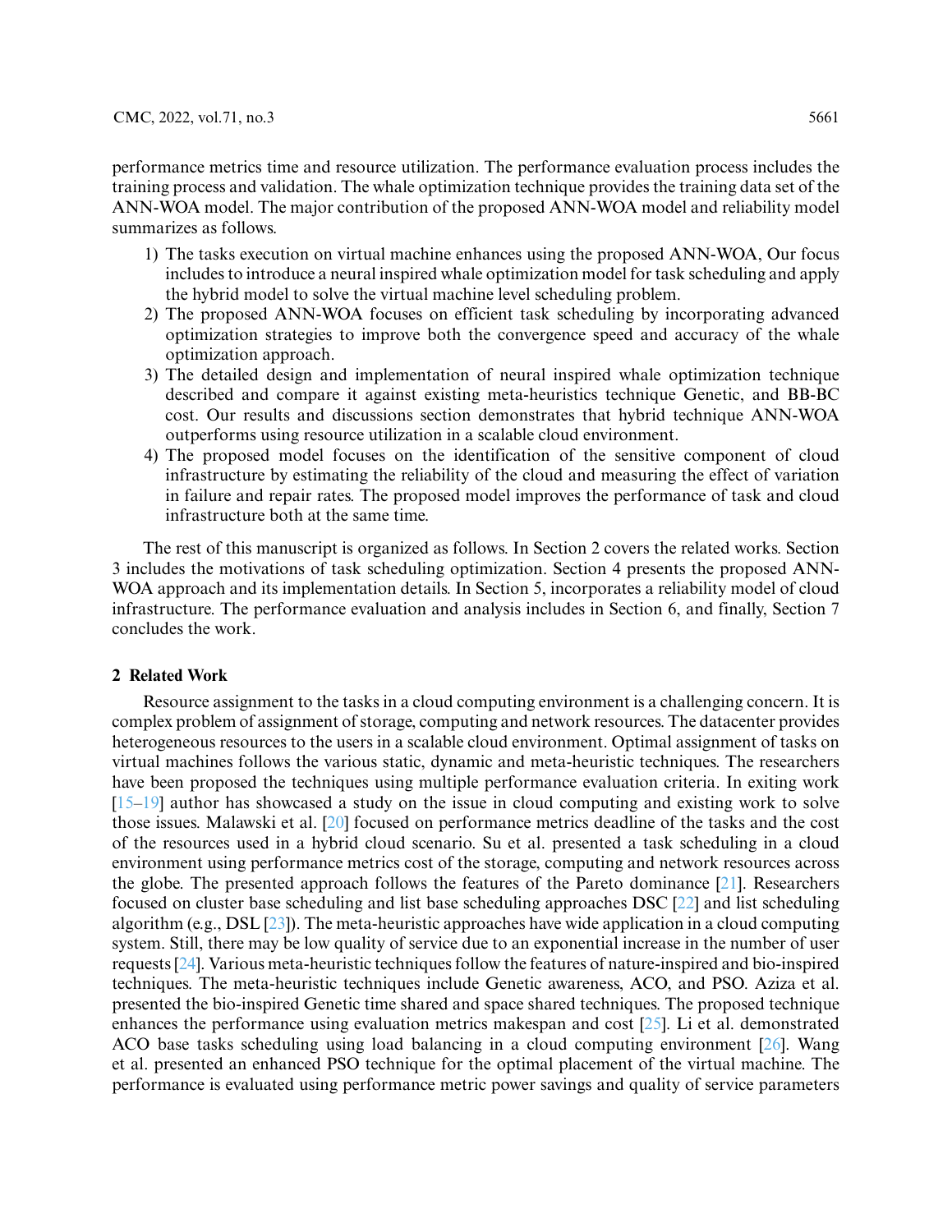of Global optimization [\[27\]](#page-16-15). The performance can be improved using a hybrid technique that follows the features of multiple nature-inspired techniques. Chen et al. [\[28\]](#page-16-16) proposed swarm optimization and ant colony optimization-based hybrid tasks scheduling techniques which focused on performance metrics makespan of the tasks on a virtual machine. Liu et al. [\[29\]](#page-17-0) demonstrated the bio-inspired technique which follows the features of the bio-inspired technique which provides a Global optimal solution. Tsai et al. [\[30\]](#page-17-1) proposed a hyper-heuristic technique based on Genetic, PSO, and ACO techniques. Performance is evaluated using makespan. Further, the efficiency can be improved using whale optimization technique of task scheduling on a virtual machine. The multi-objective model provides better performance than simple meta-heuristic techniques. The multi-objective performance metrics in a scalable cloud computing environment include time, cost and power savings [\[31\]](#page-17-2). Ramezani et al. [\[32\]](#page-17-3) multi-objective particle swarm optimization technique which provides the better quality of service using performance metrics execution time and cost paid in the duration of execution time. Mao et al. [\[33\]](#page-17-4) focused on performance metrics stability of the cloud computing system and time. Liu et al. [\[34\]](#page-17-5) presented a framework that focused on the performance metrics response time and resource utilization of cloud environments. The reliability modeling and estimation of communication networks is very vital and attracted the researcher [\[35\]](#page-17-6). Various redundancy strategies have been utilized in designing a cloud infrastructure [\[36\]](#page-17-7). As redundancy is very helpful in increasing the efficiency of cloud infrastructure. The performance of big data applications is also assessed using concurrent modeling [\[37\]](#page-17-8). Reliability estimation of cloud service-based applications is also done using SRGM and NMSPN methodologies [\[38\]](#page-17-9). Various subsystems of cloud infrastructure were also discussed as a reliability point of view [\[39\]](#page-17-10). The semi-Markovian approach is utilized for the availability assessment of the cloud having multiple pools of physical and virtual equipment [\[40\]](#page-17-11).

The concepts of switching failure, common cause failure and vacations along with warm standby units in computer networks have been used extensively [\[41\]](#page-17-12). The technique for the development of a stochastic model of cloud infrastructure is discussed in the literature [\[42\]](#page-17-13). End-to-end performance analysis in a cloud using stochastic models has been done [\[43\]](#page-17-14). The 80/20 rule has been suggested to improve the reliability of cloud-based data centers [\[44\]](#page-17-15). Markovian approach applied in fuzzy reliability investigation of data center [\[45\]](#page-17-16). Hence meta-heuristic techniques are widely used in multi-objective resource optimization in a cloud environment as well as Markovian is used in reliability evaluation. In this work, our key focus will be to proposed ANN-WOA model which follows the features of multiobjective intelligent meta-heuristic technique and reliability investigation of cloud infrastructure. Our objective is to improve the performance of the state-of-the-art method of task scheduling in the cloud computing environment. This is best of our knowledge to propose a neural whale optimization model which will improve the performance of the cloud datacenter resources using the optimal placement of tasks on a virtual machine.

# **3 Motivation for Work**

The key focuses are to improve the quality of service using enhanced meta-heuristic techniques and investigate the reliability of cloud infrastructure. The existing meta-heuristic technique and static approaches include the performance metrics time, cost and power savings. Our objective is to improve the research gaps in existing approaches. The major focus of the researchers includes time and resource utilization cost. The state of art methodologies provides the direction to improve the performance of the static, dynamic and meta-heuristic techniques using multi-objective performance evaluation metrics. The proposed model will integrate the whale optimization meta-heuristic technique with a neural network. The artificial neural network-inspired whale optimization (ANN-WOA) technique will focus on multi-objective criteria i.e., time, cost, power, and service level agreement.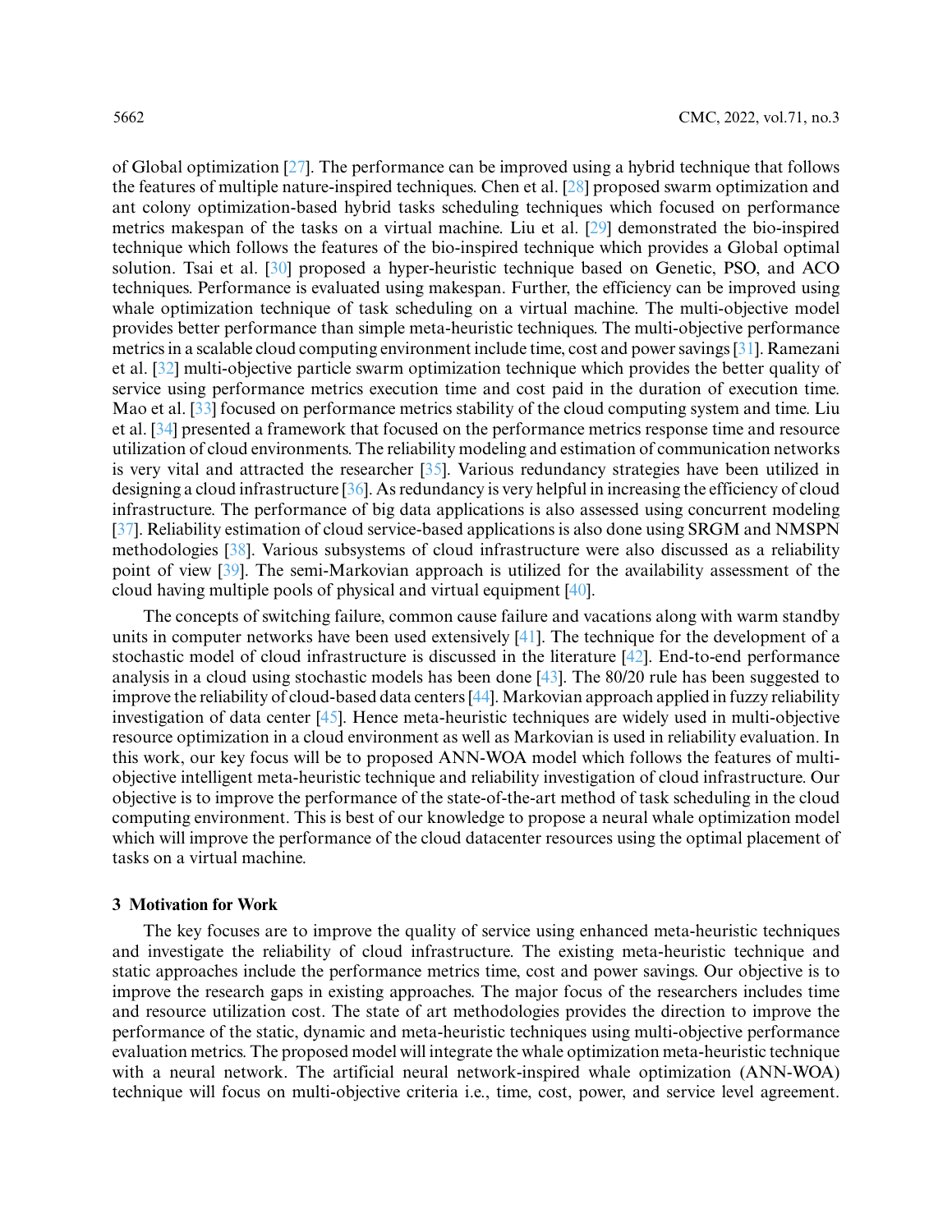The performance evaluation and analysis parameters are shown in the Tab. 1 are evaluated using real-time workload and fabricated workload. The proposed model ANN-WOA will be validated against the static, dynamic and meta-heuristic techniques, GA-Cost, GA-Exe, Max-Min, and PSO respectively. The state of art methods and proposed ANN-WOA will be implemented using the integrated environment of cloudsim 4.0 and NetBeans IDE 8.0.1. The results and discussions section will show the comparisons of the simulation results using different user requests and population sizes.

# **4 Proposed Model**

The proposed model is based on the hybrid technique ANN-WOA. It includes the whale optimizer to prepare the training data sets. The training data sets includes (ti, vmj) pair of tasks mapping on the virtual machine using optimal objective parameters. The output of the whale optimizer acts as input parameters to the neural classifier which predicts the virtual machine identity for the allocation of the tasks on virtual machines with an optimal solution. The data set is prepared using the whale optimization technique. The prepared data sets is divided into training and testing data sets for the training and testing of the neural network-based binary classifier which ensures the selection of an appropriate virtual machine for the assignment of the tasks. The preparation of the data set depends on the input parameters of the whale optimizer. The ANN-WOA model assures the high quality of service in a complex cloud computing environment having n *>>>* m i.e., number of tasks assigned to the limited number of virtual machines in a scalable cloud computing environment. The ANN whale optimization technique provides an optimal assignment of the tasks on virtual machines in a scalable cloud computing environment.

The following steps are used in the case of ANN-WOA model.

## *4.1 Initialization of the Parameters*

In this phase the parameters of the whale optimizer, neural network-based binary classifier initialize. Once the parameters initialize the whale optimizer provides an optimal set of the tasks and associated virtual machine decisions.

## *4.2 Dataset Preparation for Training Purpose*

This subsection covers the allocation of the tasks on virtual machines using the nature-inspired meta-heuristic whale optimizer technique. This whale optimizer technique provides data sets that are used for training and testing purposes. This subsection also covers all the steps used in this data set preparation for training purposes.

# *4.2.1 Initialization*

The initialization step generates the random population of the search agent. The search agents provide the solution space which includes multiple local optimal search agents and may include global optimal search agents.

# *4.2.2 Calculation of Fitness Function*

Step 2 calculates the fitness function values using the following equations.

 $f = 1/distance$  (1)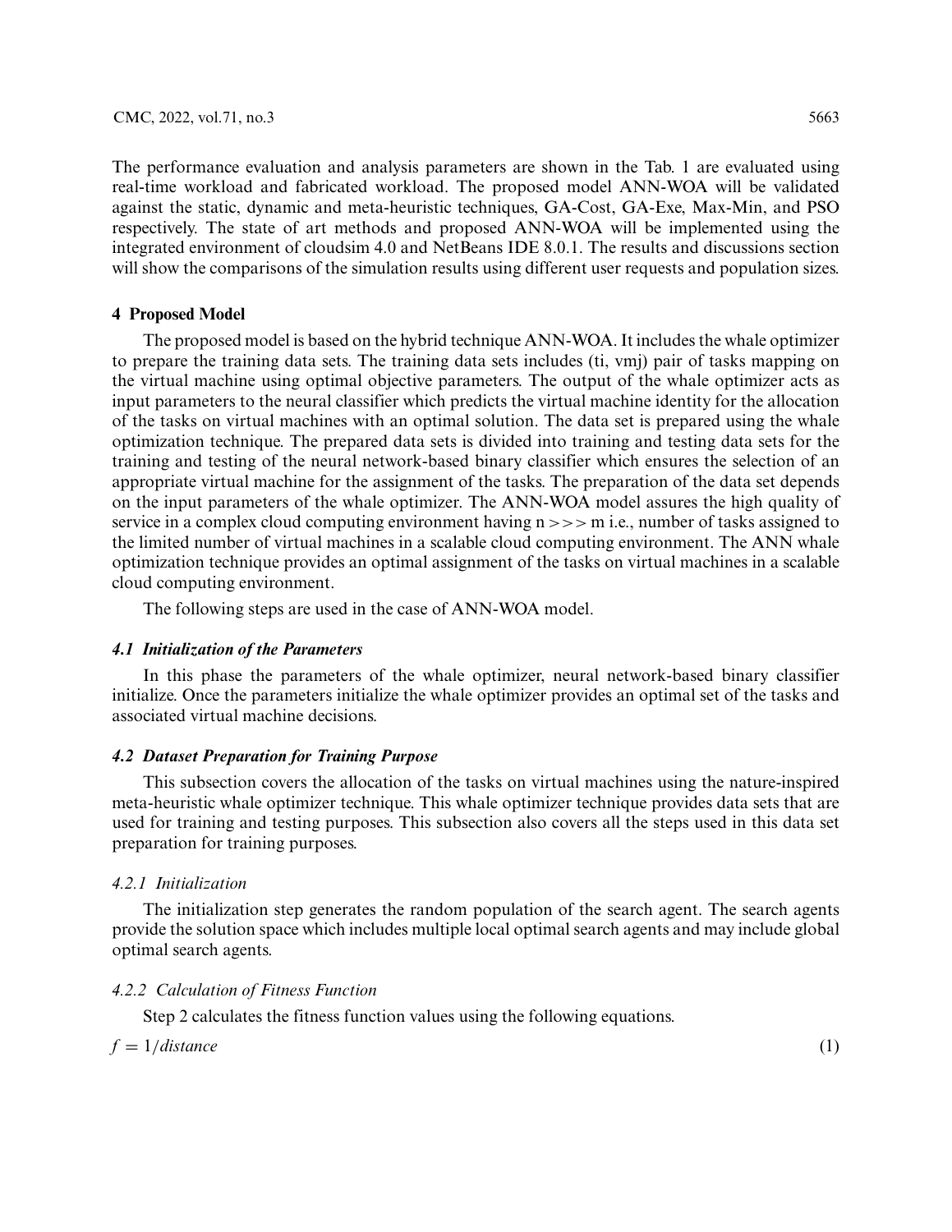#### *distance* = *cloudletLength/MIPS* (2)

The fitness values evaluate for all the search agents and select the Global optimal agent with the fittest function value.

#### *4.2.3 Encircling Prey*

The agent becomes aware of the prey and the agent considers itself as an optimal agent i.e., according to the position of the humpback whale (acts as an optimal agent) other solution agents update their position. The parameters associated with the agent acts as input parameters to the whaleinspired scheduler. The input parameters include tasks count, virtual machine count and the position vector of the best agent, position vector of the agents in the search space, coefficient vector, and search vector respectively. The encircling pray step of the whale optimizer includes search agent position according to the best search agent position as shown in [Eq. \(3\).](#page-5-0)

$$
\vec{s} = \vec{Q} \bullet \vec{p}^*(x) - \vec{p}(x) \tag{3}
$$

where  $\vec{s}$  presents the position of the search agent. The variable *x* represents the current iteration.  $\vec{p}$ presents the position vector and  $\vec{p}^*$  presents the position vector of the best agent in the solution space, and  $Q$  shows the coefficient vector. The new position of the search agent updates using Eq.  $(4)$ .

$$
\vec{p}(x+1) = \vec{p}^*(x) - M \bullet \vec{s} \tag{4}
$$

where *M*-represents the coefficient vector, and operator  $\bullet$  indicates the element-wise multiplication. The coefficient vector  $Q$ ,  $M$  calculated using [Eqs. \(5\)](#page-5-2) and [\(6\)](#page-5-3) respectively.

$$
\vec{M} = 2\vec{l} \cdot \vec{k} - \vec{l} \tag{5}
$$

<span id="page-5-3"></span>
$$
Q = 2 \cdot \vec{k} \tag{6}
$$

where <sup>1</sup> varies from 2 to 0, and random vector  $k \rightarrow [0,1]$ .

## *4.2.4 Exploitation and Exploration*

The exploitation phase includes shrinking the encircling mechanism and agent position updating in a spiral manner. In the exploration phase the position of the search agent updates in a random fashion.

# *4.2.5 Termination*

The data set prepared used for the training process of the Binary classifier for the prediction of the appropriate virtual machine identity. It follows the iterations of the steps used to obtain an optimal solution.

*Algorithm of the Proposed Resource Provisioning Technique WOA*

**Input** data, max\_iteration, population

**Initialize** whales population Xi  $(i = 1, 2, 3, \ldots, n)$ 

**Initialize** A, C, l, a and p

**Calculate** the fitness of each search agent

<span id="page-5-2"></span><span id="page-5-1"></span><span id="page-5-0"></span>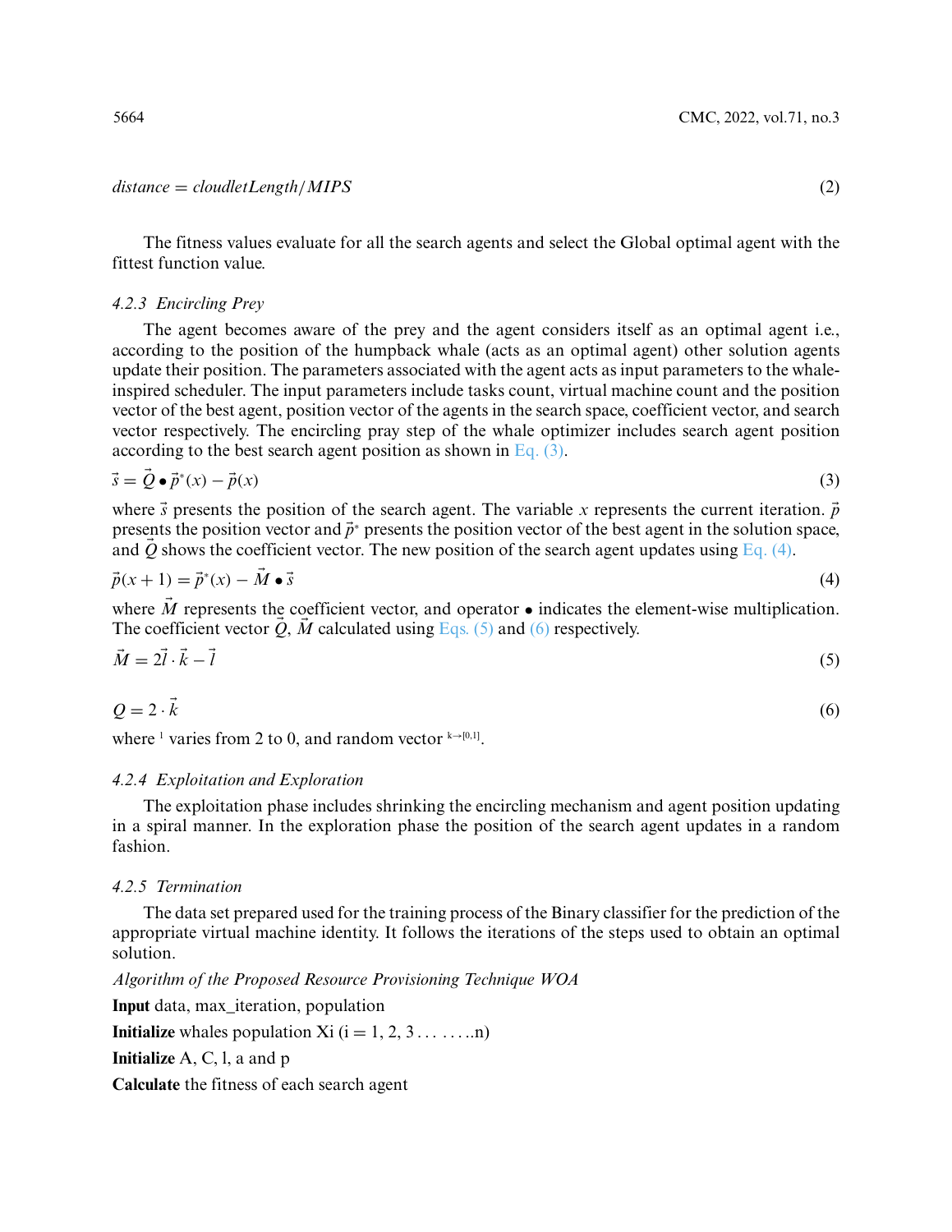```
X* = best agent at the beginning
While (It < max_iteration)
           for each search_agent
                   if (p < 0.5)
                          if (|A| < 1)update search agent with \vec{p}(x+1) = \vec{p}^*(x) - M \bullet \vec{s}else if (|A| \geq 1)select random search agent (P_rand)
                                  update the current search agent
                          end
            else if (p \ge 0.5)update the position of current search agent
Calculate fitness of each search agent distance = cloudletLength/MIPS
Update X∗ if better agent found
It = It + 1Update A, C, l, a and p
```
end while

return **X**∗

# *4.3 Design of Neural Computing Model*

The initialization parameters and the output of the whale optimizer act as an input to the multilayer neural network classifier. The multi-layer classifier configuration contains the input layer, hidden layers and output layer respectively. The number of hidden layers, number input parameters, and the number of output parameters depends on the number of virtual machines and the number of submitted tasks on the virtual machine. [Fig. 1](#page-6-0) exhibits the block diagram of the presented ANN-WOA model which includes a detailed description of the multi-layer perceptron and whale optimization technique that generates the scheduling decision of the tasks on virtual machines. The output of the natureinspired technique acts as an input  $(X1, X2)$  to the neural network classifier. The output of the ANN-WOA provides the virtual machine identity of allocation to tasks with optimal performance metrics time and cost. [Fig. 1](#page-6-0) shows the proposed model using whale optimization and ML model.

<span id="page-6-0"></span>

**Figure 1:** Proposed solution architecture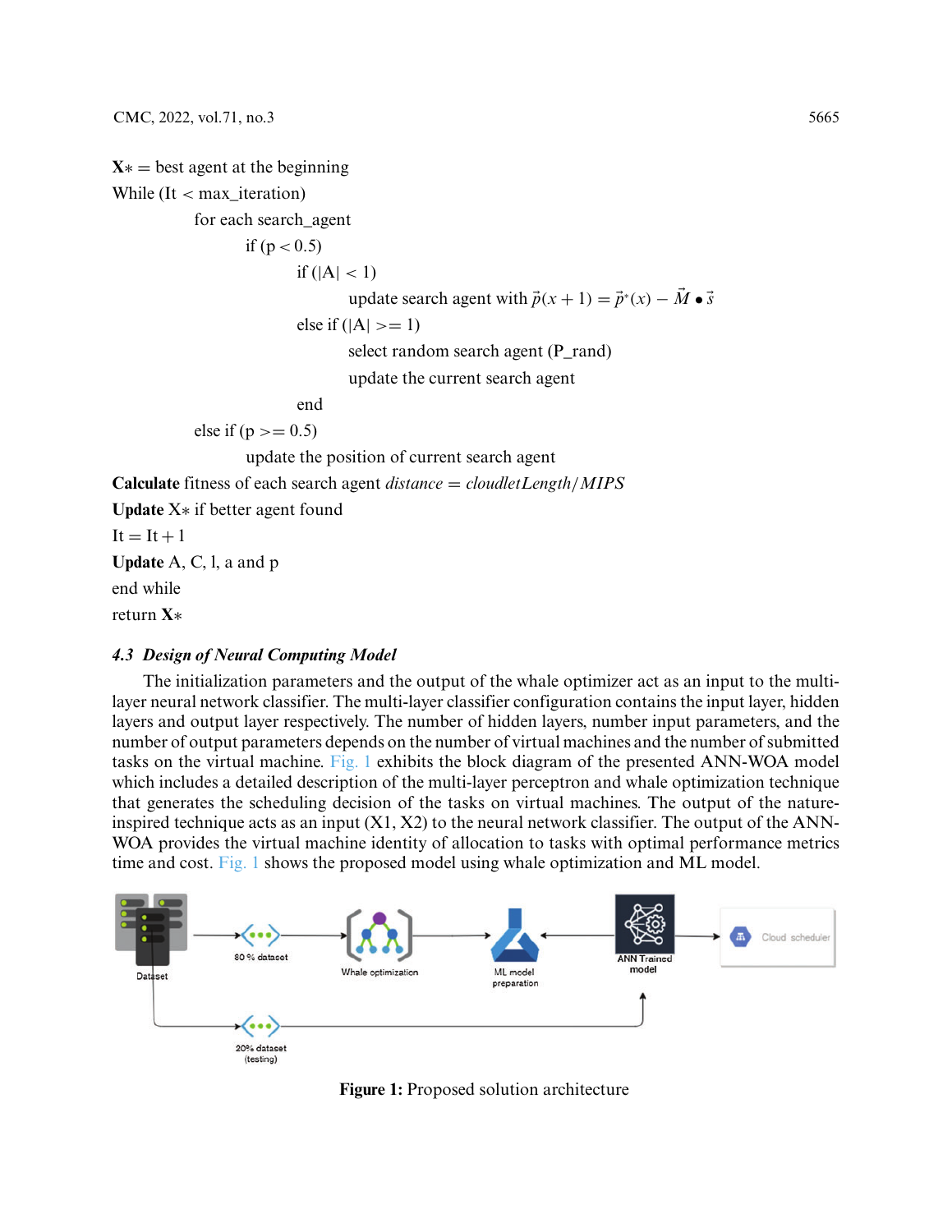# *4.4 Training of the Neural Model (Using Data Set Prepared Using WOA)*

The scheduling decisions of the WOA provide the data sets which is used for the training of the neural network model. The training process trains the model using free parameters, hyperparameters and input parameters of the ANN-WOA model. The prepared data sets divide into two parts 80% data set used for the training of the model sown in the block diagram and 20% data set to use for the testing of the training model using variations of iterations.

The training process includes the following steps

- 1. Initialization of the bias parameter and connection weights.
- 2. Training the model using data sets generated using whale optimization base scheduling in cloud computing
- 3. Validation must be performed using 20% data sets for the accuracy test and efficiency improvement of the proposed model.
- 4. Once the model is validated then the network runs to predict the values of the expected outputs. The linear and non-linear activation functions use for the activation of the neurons in a scalable cloud computing environment. The complexity of the neural network classifier i.e., number of hidden layers and types of activation functions depends on the complexity of the datacenter node. Hence training step plays a prominent role in a scalable cloud computing environment.

## *4.5 Accuracy Improvement Using Error Backpropagation and Correction*

In this phase, our objective is to mitigate the difference between the desired output and target output. Hence in this supervised learning process, the error difference must be minimum. Smaller the difference between target and desired output better the accuracy of the model in a complex, scalable distributed data center network environment.

<span id="page-7-0"></span>
$$
e_k(n) = d_k(n) - y_k(n) \tag{7}
$$

<span id="page-7-1"></span>
$$
\delta_k = \frac{1}{2} * e_k^2(n) \tag{8}
$$

In [Eqs. \(7\)](#page-7-0) and [\(8\),](#page-7-1) the parameter  $d_k(n)$  denotes the desired output,  $y_k(n)$  denotes the calculated output, and  $e_k(n)$  is the error, and  $\delta_k$  is the cost function used in the learning process of the ANN model respectively.

## *4.6 Tasks Assignment on Virtual Machine Decision*

This phase covers the assignment of the tasks on virtual machines using ANN-WOA model. The trained model provides an accuracy, correctness of the predictive outcomes in a complex scalable cloud environment.

Hence using the WOA-ANN model predict an output which includes the solution array of the scheduling assignment of the tasks on an appropriate virtual machine using multiple epochs and test the accuracy of the model using independent variable test values. The target outcomes and desired outcomes measure the level of accuracy. The quality of service of the model ensures using makespan and resource utilization cost which depends on utilization duration of the IaaS, PaaS and SaaS service delivery architecture. [Fig. 2](#page-8-0) shows the flow diagram of the proposed algorithm using the whale algorithm and artificial neural network.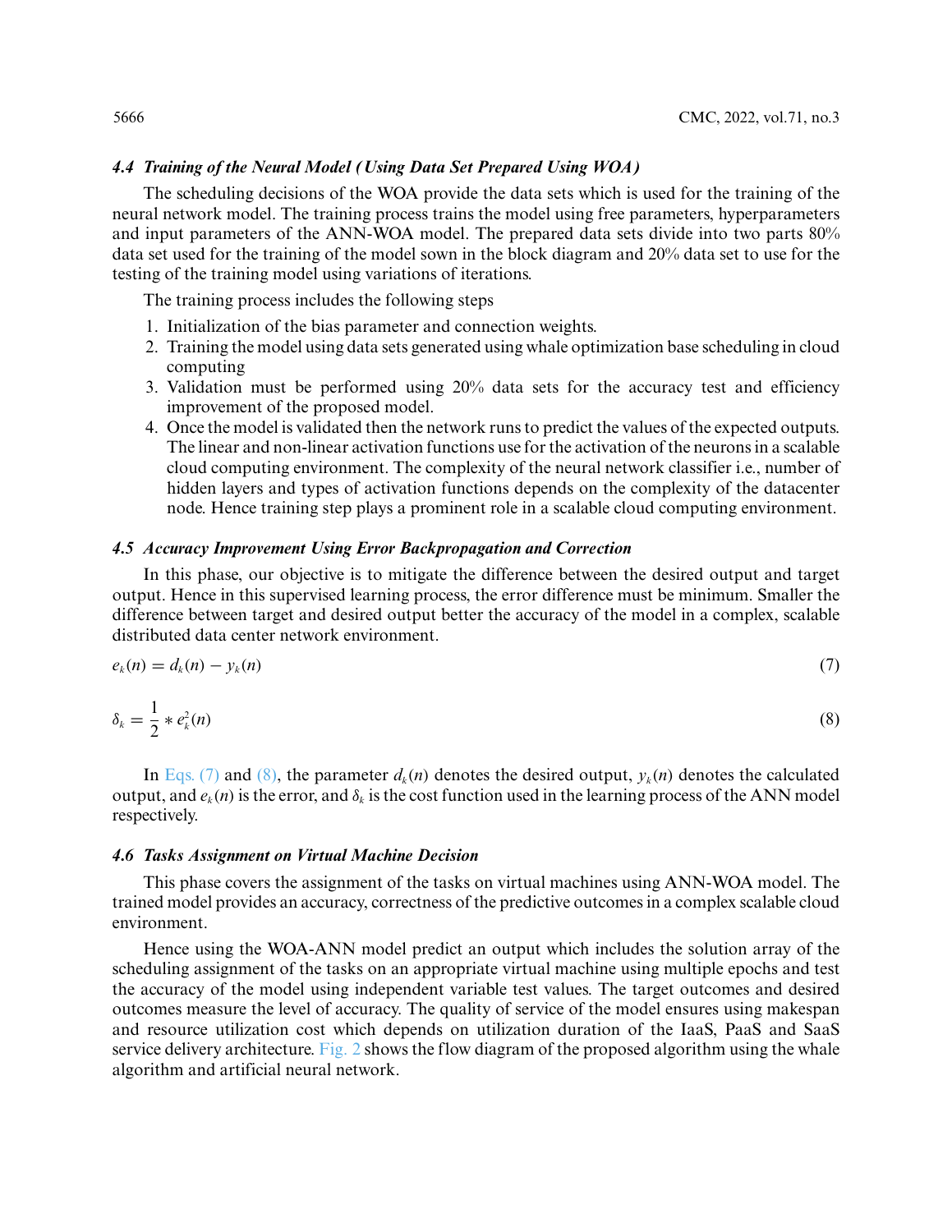

**Figure 2:** Flow diagram

# <span id="page-8-0"></span>**5 Reliability Modeling of Cloud Infrastructure**

In the last few years cloud infrastructure becomes very popular in MNC's. In the cloud customers have the freedom to manage applications, data, and operating systems. Many services like networking, security, billing, recovery, and load balancing are managed by cloud services. But all these tasks can be effectively performed if cloud infrastructure work with high reliability. As cloud infrastructure is a very complex structure involving various physical and virtual components and it is very difficult to attain desired performance. It can be only achieved if it is operated with high reliability. For this purpose, here a stochastic model is proposed to attain the highest reliability of cloud infrastructure.

# *5.1 Assumptions*

In the development of the model, the following assumptions have been utilized:

- All the subsystems arranged in a series configuration, i.e., failure of one cause complete cloud failure
- No provision of simultaneous failure
- Perfect repair and switch devices
- All failure and repair rates are exponentially distributed and independent of each other
- No correlated failure

# *5.2 Notations*

The following assumptions shown in [Tab. 1.1](#page-9-0) has been made to develop the model for cloud infrastructure: for cloud infrastructure: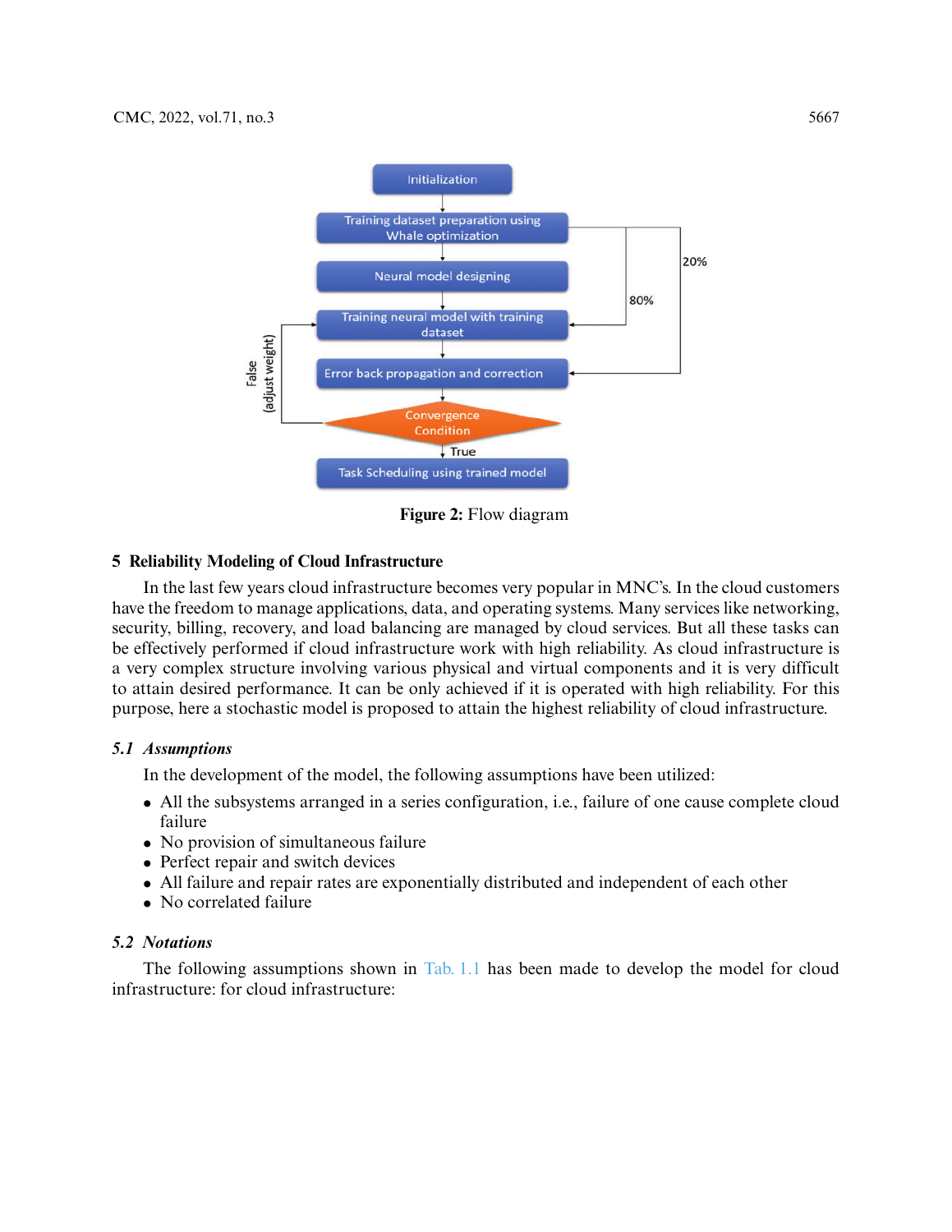<span id="page-9-0"></span>

| S. No.         | Sub-system                                                    | Operative<br>model | Failure mode            |                         | Failure rate                  |             | Repair rate |           |
|----------------|---------------------------------------------------------------|--------------------|-------------------------|-------------------------|-------------------------------|-------------|-------------|-----------|
|                |                                                               |                    | H/w                     | S/w                     | H/w                           | S/w         | H/w         | S/w       |
| $\mathbf{1}$   | Client                                                        | $\mathbf{A}$       | a <sub>h</sub>          | a <sub>s</sub>          | $\tau_{2}$                    | $\tau_1$    | $\mu_{2}$   | $\mu_{1}$ |
| $\overline{2}$ | Database                                                      | B                  | b <sub>h</sub>          | $b_{s}$                 | $\tau_{\rm o}$                | $\tau_{8}$  | $\mu_{9}$   | $\mu_{8}$ |
| 3              | Standby<br>database                                           | B1                 | b <sub>h</sub>          | $b_{\rm s}$             | $\tau_{9}$                    | $\tau_{8}$  | $\mu_{9}$   | $\mu_{8}$ |
| $\overline{4}$ | Cloud                                                         | $\mathbf C$        | C <sub>h</sub>          | $\mathbf{C}_\mathrm{s}$ | $\tau_{\scriptscriptstyle 4}$ | $\tau_3$    | $\mu_{4}$   | $\mu_{3}$ |
| 5              | Service                                                       | D                  |                         | $d_{s}$                 | .                             | $\tau_{5}$  |             | $\mu_{5}$ |
| 6              | Network                                                       | E                  | $\mathbf{e}_\mathrm{h}$ | $e_{s}$                 | $\tau_7$                      | $\tau_{6}$  | $\mu_7$     | $\mu_{6}$ |
|                | Load<br>failure                                               |                    | CF                      |                         |                               | $\tau_{10}$ | $\mu_{10}$  |           |
| $P_i(t)$       | Probability that at time t system is in i <sup>th</sup> state |                    |                         |                         |                               |             |             |           |
| $P_i(t)$       | Derivate of $P_i(t)$                                          |                    |                         |                         |                               |             |             |           |

**Table 1.1:** Assumptions for cloud model

## *5.3 System Description*

The cloud infrastructure is very complex having several physical and virtual components. Broadly, it has five subsystems namely clients, databases, cloud, service, and network. The clients, databases, cloud, and network may suffer due to hardware and software failures while the service facility suffers only due to snags in software. The complete system may collapse due to overload on the cloud and the whole cloud infrastructure causes failure. The hardware failures are rectified by the repairman and software undergoes rejuvenation upon failure. After all types of repair activities system work as good as new. All failure and repair rates are exponentially distributed.

# *5.4 Stochastic Model Development and Analysis*

In this section, a stochastic model is developed and analyzed using Runga-Kutta method of 4th order. The Markovian birth-death process is applied to develop C-K differential-difference equations. The simulated results are obtained using MATLAB R2019a. The expression of the stochastic model is as follows:

<span id="page-9-1"></span>
$$
P'_{1}(t) = -\sum_{i=1}^{10} \tau_{i} P_{1}(t) + \mu_{1} P_{4}(t) + \mu_{2} P_{5}(t) + \mu_{3} P_{6}(t) + \mu_{4} P_{7}(t) + \mu_{5} P_{9}(t) + \mu_{6} P_{10}(t) + \mu_{7} P_{11}(t) + \mu_{8} P_{2}(t) + \mu_{9} P_{3}(t) + \mu_{10} P_{8}(t)
$$
\n(9)

$$
P'_{2}(t) = -[\mu_{8} + \sum_{i=1}^{10} \tau_{i}]P_{2}(t) + \tau_{8}P_{1}(t) + \mu_{5}P_{12}(t) + \mu_{2}P_{13}(t) + \mu_{1}P_{14}(t) + \mu_{3}P_{15}(t) + \mu_{4}P_{16}(t) + \mu_{10}P_{17}(t) + \mu_{8}P_{18}(t) + \mu_{7}P_{19}(t) + \mu_{6}P_{20}(t) + \mu_{9}P_{21}(t)
$$
\n(10)

$$
P_3'(t) = -[\mu_9 + \sum_{i=1}^{10} \tau_i] P_3(t) + \mu_1 P_{31}(t) + \mu_2 P_{30}(t) + \mu_{10} P_{29}(t) + \mu_6 P_{28}(t) + \mu_8 P_{27}(t) + \mu_7 P_{25}(t) + \mu_9 P_{26}(t) + \mu_5 P_{24}(t) + \mu_4 P_{23}(t) + \mu_3 P_{22}(t) + \tau_9 P_{1}(t)
$$
\n(11)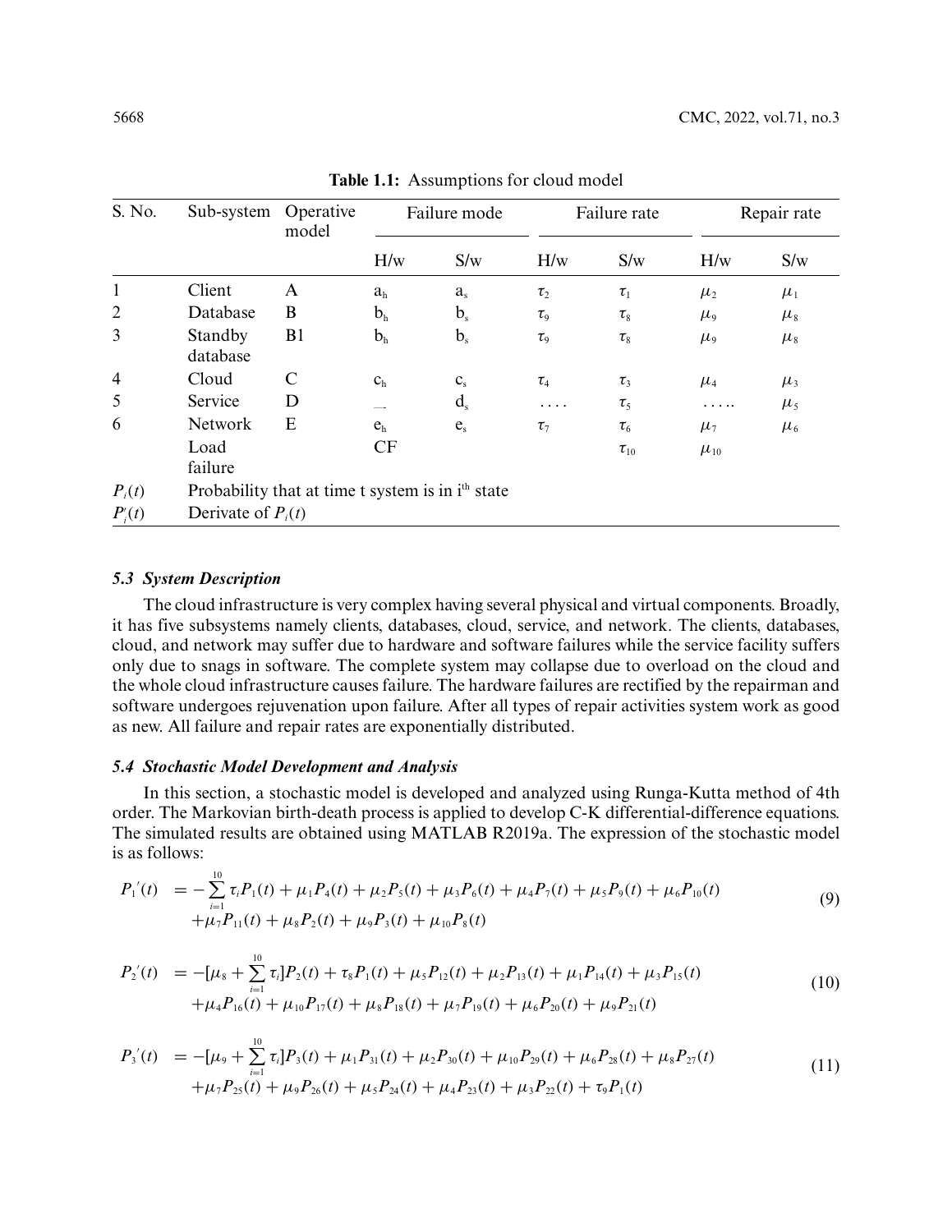$$
P_4(t) = -\mu_1 P_4(t) + \tau_1 P_1(t) \tag{12}
$$

$$
P'_{5}(t) = -\mu_{2}P_{5}(t) + \tau_{2}P_{1}(t)
$$
\n(13)

$$
P_6'(t) = -\mu_3 P_6(t) + \tau_3 P_1(t) \tag{14}
$$

$$
P_7(t) = -\mu_4 P_7(t) + \tau_4 P_1(t) \tag{15}
$$

$$
P_s'(t) = -\mu_{10} P_s(t) + \tau_{10} P_1(t) \tag{16}
$$

$$
P_9'(t) = -\mu_5 P_9(t) + \tau_5 P_1(t) \tag{17}
$$

$$
P_{10}'(t) = -\mu_6 P_8(t) + \tau_6 P_1(t) \tag{18}
$$

$$
P_{11}'(t) = -\mu_7 P_{11}(t) + \tau_7 P_{1}(t) \tag{19}
$$

$$
P_{12}'(t) = -\mu_2 P_{13}(t) + \tau_2 P_2(t) \tag{20}
$$

$$
P_{13}'(t) = -\mu_2 P_{13}(t) + \tau_2 P_2(t) \tag{21}
$$

$$
P_{14}'(t) = -\mu_1 P_{14}(t) + \tau_1 P_2(t) \tag{22}
$$

$$
P_{15}'(t) = -\mu_1 P_{15}(t) + \tau_3 P_2(t) \tag{23}
$$

$$
P_{16}'(t) = -\mu_4 P_{16}(t) + \tau_4 P_2(t) \tag{24}
$$

$$
P_{17}'(t) = -\mu_1 0 P_{17}(t) + \tau_1 0 P_2(t) \tag{25}
$$

$$
P_{18}'(t) = -\mu_8 P_{18}(t) + \tau_8 P_2(t) \tag{26}
$$

$$
P_{19}'(t) = -\mu_7 P_{19}(t) + \tau_7 P_2(t) \tag{27}
$$

$$
P_{20}'(t) = -\mu_6 P_{20}(t) + \tau_6 P_2(t) \tag{28}
$$

$$
P_{21}'(t) = -\mu_9 P_{21}(t) + \tau_9 P_2(t) \tag{29}
$$

$$
P_{22}'(t) = -\mu_3 P_{22}(t) + \tau_3 P_3(t) \tag{30}
$$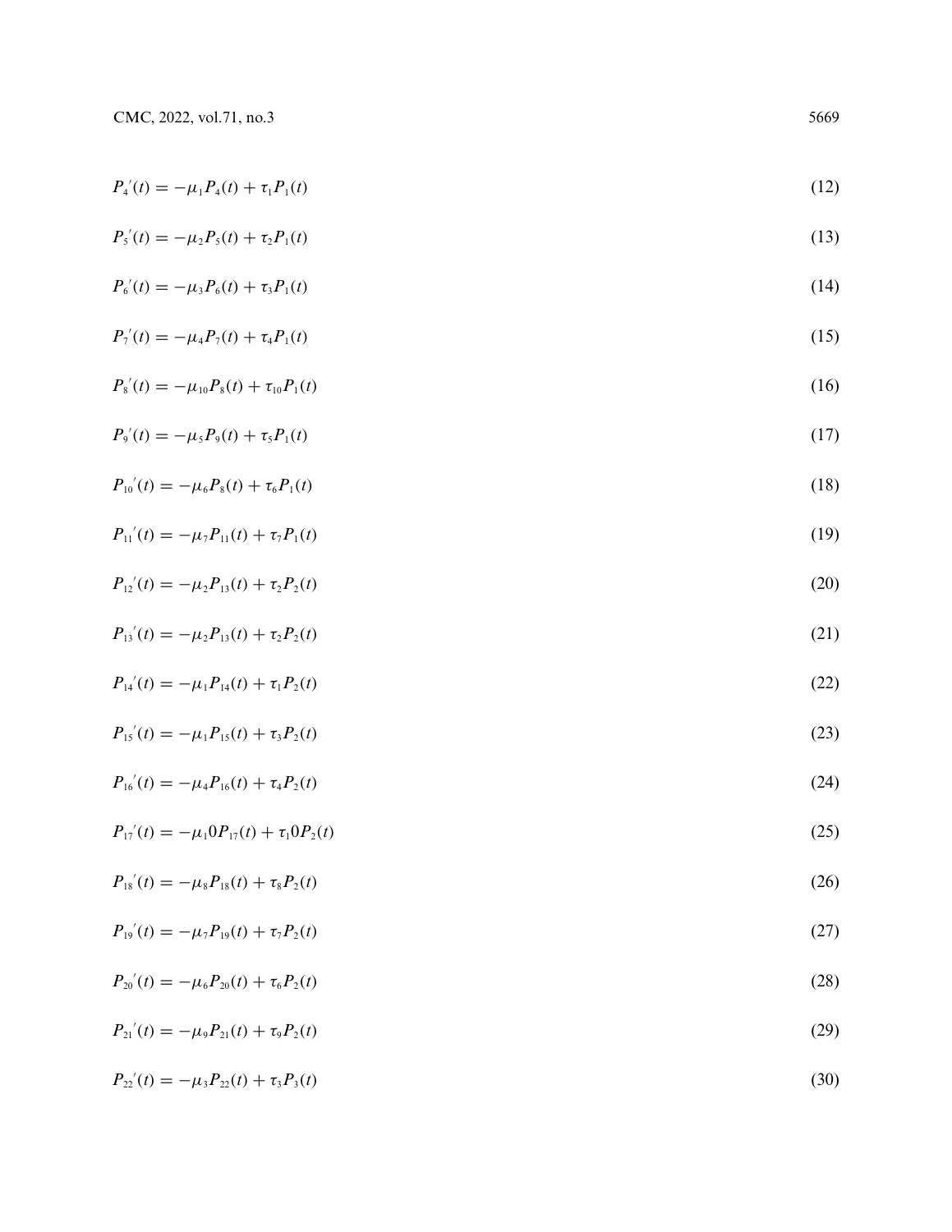$$
P_{23}'(t) = -\mu_4 P_{23}(t) + \tau_4 P_3(t) \tag{31}
$$

$$
P_{24}'(t) = -\mu_5 P_{24}(t) + \tau_5 P_3(t) \tag{32}
$$

$$
P_{25}'(t) = -\mu_7 P_{25}(t) + \tau_7 P_{3}(t) \tag{33}
$$

$$
P_{26}'(t) = -\mu_9 P_{26}(t) + \tau_9 P_3(t) \tag{34}
$$

$$
P_{27}'(t) = -\mu_8 P_{27}(t) + \tau_8 P_3(t) \tag{35}
$$

$$
P_{28}'(t) = -\mu_6 P_{28}(t) + \tau_6 P_3(t) \tag{36}
$$

$$
P_{29}'(t) = -\mu_{10} P_{29}(t) + \tau_{10} P_3(t) \tag{37}
$$

$$
P_{30}'(t) = -\mu_2 P_{30}(t) + \tau_2 P_3(t) \tag{38}
$$

<span id="page-11-0"></span>
$$
P_{31}'(t) = -\mu_1 P_{31}(t) + \tau_1 P_3(t) \tag{39}
$$

initial conditions

<span id="page-11-1"></span>
$$
P_i(0) = \begin{cases} 1 & \text{if } i = 1 \\ 0 & \text{if } i \neq 1 \end{cases}
$$
 (40)

*Steady state Availability*  $(SSA) = P_1(t) + P_2(t) + P_3(t)$  (41)

As the mathematical model  $(9)$ – $(39)$  along with the initial condition  $(40)$  is very complex and in this situation, numerical solution is recommended instead of an analytical approach. The availability of the cloud infrastructure is given by.

## **6 Result and Discussions**

In this section, the simulation setup and result using various simulation configurations are discussed. Simulation is performed using Cloudsim 3.0, The simulation uses workload traces for realtime task simulation which is an SWF format workload file from parallel workload, a free open-source dataset from parallel workload repository. [Tab. 1.2](#page-12-0) shows the configuration of tasks with its size varying from 200 instructions to 40000 Instruction. Where the instructions are of small, moderate and large size.

The simulation is carried out with ANN model with 3 hidden layers and leaky Relu function as smoothening function at output layer and hidden layers. The number of neurons in each hidden layer is 50. In [Figs. 3a](#page-12-1) and [3b](#page-12-1) shows a comparison of the average start time of task with 5 and 10 virtual machines in 4 datacenters. The results show the proposed algorithm provides better performance and the least average start time with increasing task load as compared to existing approaches. This shows that the waiting time in queue for the task in the least for most of the tasks. [Figs. 4a](#page-13-0) and [4b](#page-13-0) discusses a comparison of the average finish time of task with 5 and 10 virtual machines in 4 datacenters. The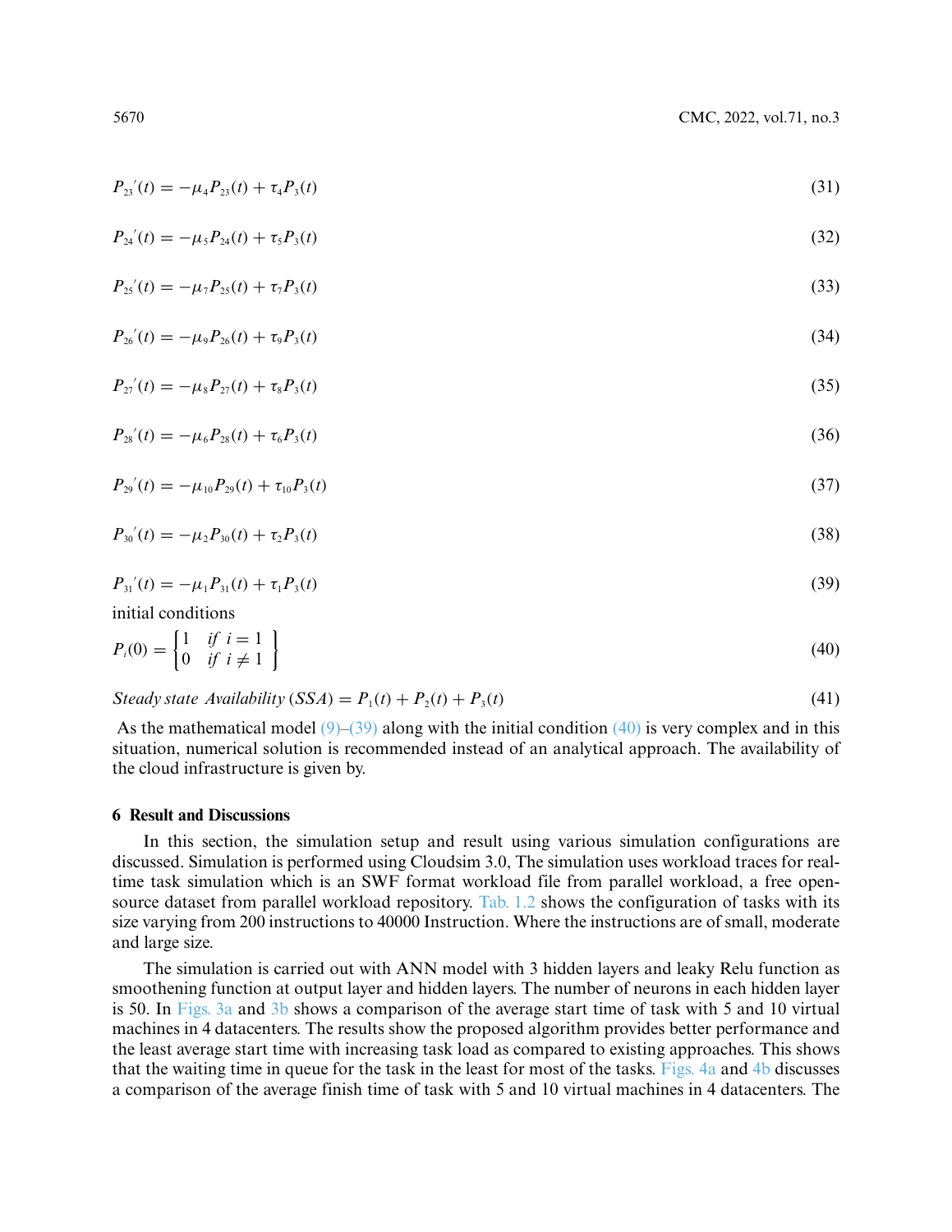experiment shows that the proposed algorithm completes tasks with the least average finish time with increasing tasks in different scenarios. This shows that most of the tasks are allocated to resources with high computation performance which can complete the task in the least time within the deadline.

<span id="page-12-0"></span>

|                                                                                   |                                | Task length                |                                                                | 200-40000                            |                       |
|-----------------------------------------------------------------------------------|--------------------------------|----------------------------|----------------------------------------------------------------|--------------------------------------|-----------------------|
|                                                                                   |                                | Input size                 |                                                                | 300 Byte                             |                       |
|                                                                                   |                                | Output size                |                                                                | 300 Byte                             |                       |
|                                                                                   |                                | $\ensuremath{\mathsf{PE}}$ |                                                                | 1/2                                  |                       |
|                                                                                   |                                |                            |                                                                |                                      |                       |
| 4000                                                                              |                                |                            |                                                                |                                      |                       |
| $3500 -$                                                                          | $-WHA-ANN$<br>GA               |                            | 3000                                                           | $-WHA-ANN$<br>$-GA$                  |                       |
|                                                                                   | <b>HS</b><br>$ -$ BAT          |                            |                                                                | $A - HS$<br>$\blacktriangledown$ BAT |                       |
| Average Start Time(ms)<br>$\frac{300}{20}$<br>$\frac{20}{20}$<br>$\frac{300}{20}$ |                                |                            | Average Start Time(ms)<br>Nerage Start Time(ms)<br>1500<br>000 |                                      |                       |
|                                                                                   |                                |                            |                                                                |                                      |                       |
|                                                                                   |                                |                            |                                                                |                                      |                       |
|                                                                                   |                                |                            |                                                                |                                      |                       |
|                                                                                   |                                |                            |                                                                |                                      |                       |
| 500.                                                                              |                                |                            | $500 -$                                                        |                                      |                       |
| $0 +$                                                                             | 4000<br>2000<br>$\overline{0}$ | 8000<br>6000<br>10000      | $0 -$<br>$\mathbf 0$                                           | 4000<br>2000                         | 6000<br>8000<br>10000 |
|                                                                                   |                                | <b>TASKS</b>               |                                                                |                                      | <b>TASKS</b>          |
|                                                                                   |                                | (a)                        |                                                                |                                      | (b)                   |
|                                                                                   |                                |                            |                                                                |                                      |                       |

**Table 1.2:** Configuration parameters of user tasks

Task parameters Values

<span id="page-12-1"></span>**Figure 3:** (a) Comparison average start time *vs.* number of tasks for 5 VM (b) Comparison average start time *vs.* number of tasks for 5 VM

[Figs. 5a](#page-13-1) and [5b](#page-13-1) discusses a comparison of the execution time of tasks with 4 datacenters. The results show the proposed algorithm provides the least execution time with scaling tasks and virtual machines. For less number of tasks, the proposed algorithm proves to provide similar to existing best meta-heuristic algorithms like genetic algorithm, harmony search and bat-inspired algorithms.

[Figs. 6a](#page-14-0) and [6b](#page-14-0) discusses a comparison of the change in utilization of with 5 and 10 virtual machines in 4 datacenters. The results show the proposed algorithm provides better performance and high utilization with increasing task load. This shows the proposed algorithm provides better resource management by utilizing the resources and high performance. This also shows that there is a low probability of hot spots in the cloud infrastructure. Where power is directly promotional to the utilization of the server. Better the utilization least the power consumption of the system, in existing systems there exist host spots which are highly loaded which consume more power leaver other consuming power without been utilized.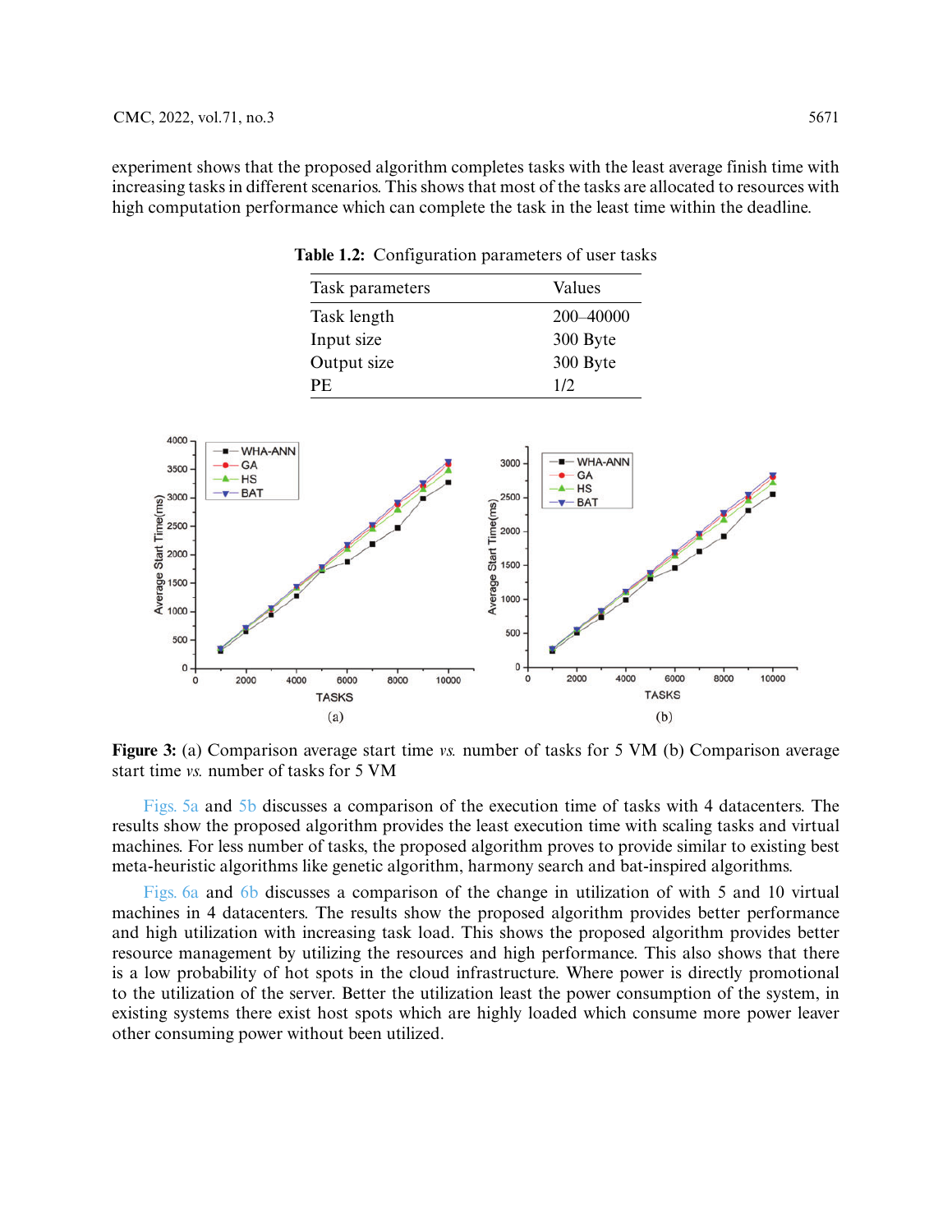

<span id="page-13-0"></span>**Figure 4:** (a) Comparison average finish time *vs.* number of tasks for 5 VM (b) Comparison average finish time *vs.* number of tasks for 5 VM



<span id="page-13-1"></span>**Figure 5:** (a) Comparison execution time *vs.* number of tasks for 5 VM (b) Comparison execution time *vs.* number of tasks for 5 VM

The simulated results of steady state availability were obtained for a particular set of parametric values with respect to time. The base values are as follows:  $\tau_1 = 0.0002$ ,  $\tau_2 = 0.0006$ ,  $\tau_3 = 0.0003$ ,  $\tau_4 =$  $0.0001, \tau_5 = 0.002, \tau_6 = 0.00025, \tau_7 = 0.017, \tau_8 = 0.0018, \tau_9 = 0.021, \tau_{10} = 0.0038, \mu_1 = 0.221, \mu_2 = 0.181,$  $\mu_3 = 0.451, \mu_4 = 0.204, \mu_5 = 0.218, \mu_6 = 0.458, \mu_7 = 0.259, \mu_8 = 0.456, \mu_9 = 0.318, \mu_{10} = 0.318$ . From Tab. 2, it is revealed that SSA decreases with time, h/w failure rate and software failure rate. At time  $t = 20$ , initially cloud infrastructure availability is 0.911775 while after making 100% variation in the failure rate of hardware and software of client, it is observed that availability more rapidly declined in case of software failure. The 100% variation in h/w repair and software rejuvenation shows that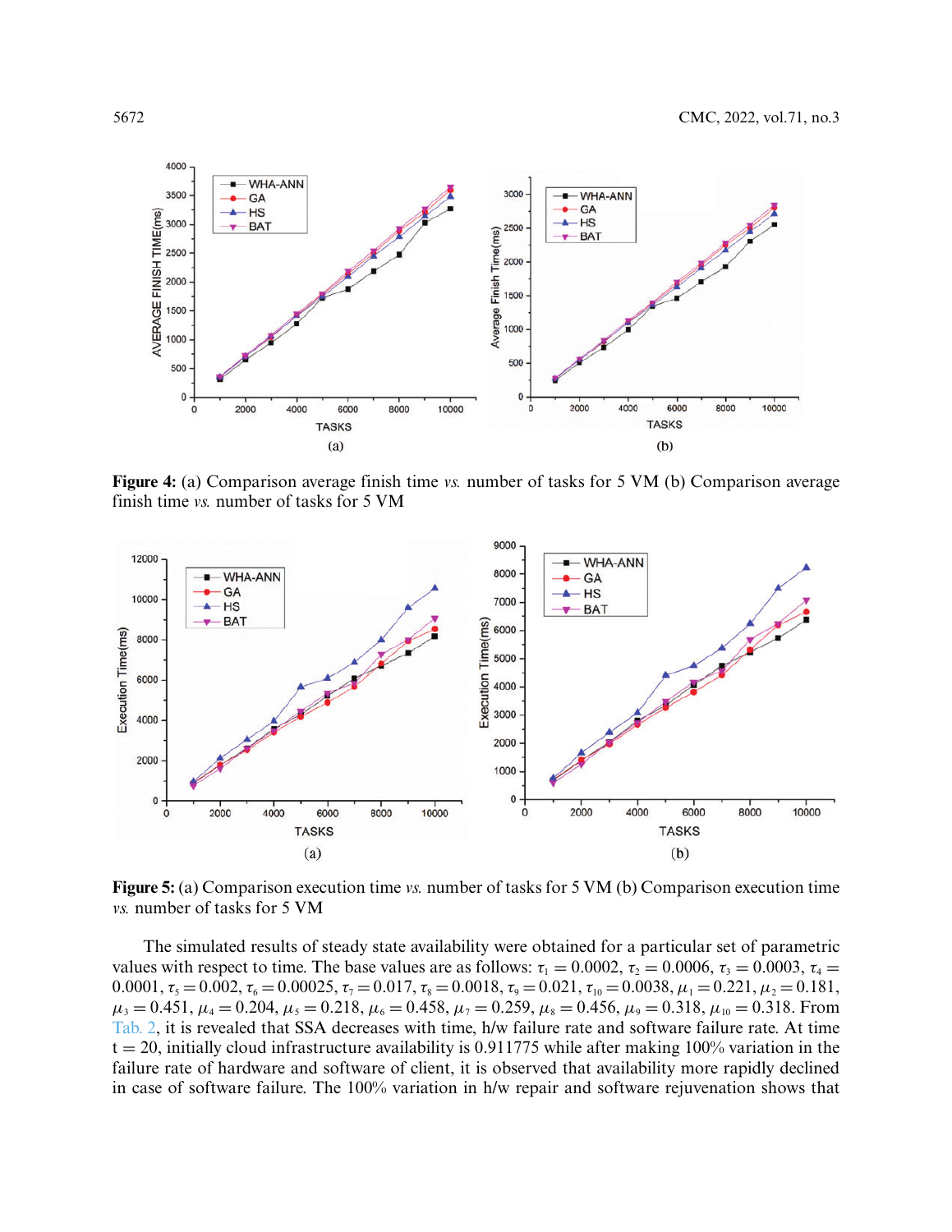software rejuvenation is more sensitive than hardware repair. Tab. 2 shows that hardware failure and repair rates of the cloud are more sensitive instead of software failure and rejuvenation. Tab. 2 depicted that software failures of services and load failure of cloud infrastructure highly influence the SSA of the cloud infrastructure. Tab. 2 revealed that software failure in network and software rejuvenation sharply decline of the incline the availability of the system. Tab. 2 revealed that software failure in databases decreases the SSA of cloud infrastructure.



<span id="page-14-0"></span>**Figure 6:** (a) Comparison average utilization *vs.* number of tasks for 5 VM (b) Comparison average utilization *vs.* number of tasks for 5 VM

|                                                            | Average base<br>values | Average H/w<br>failure | Average S/w<br>failure | Average H/w<br>repair | Average S/w<br>rejuvenation |
|------------------------------------------------------------|------------------------|------------------------|------------------------|-----------------------|-----------------------------|
| Impact of<br>client's failure<br>and repair rates          | 0.9114029              | 0.910652               | 0.908663               | 0.911778              | 0.9127762                   |
| Impact of<br>cloud's failure<br>and repair rates           | 0.9114029              | 0.910851               | 0.910996               | 0.911679              | 0.9116063                   |
| Impact of<br>service & load<br>failure and<br>repair rates | 0.9114029              | 0.903851               | 0.901584               | 0.915223              | 0.9163935                   |
| Impact of<br>network's<br>failure and<br>repair rates      | 0.9114029              | 0.91095                | 0.859967               | 0.91163               | 0.9394854                   |

**Table 2:** Analysis of impact on failure and repair rates

(Continued)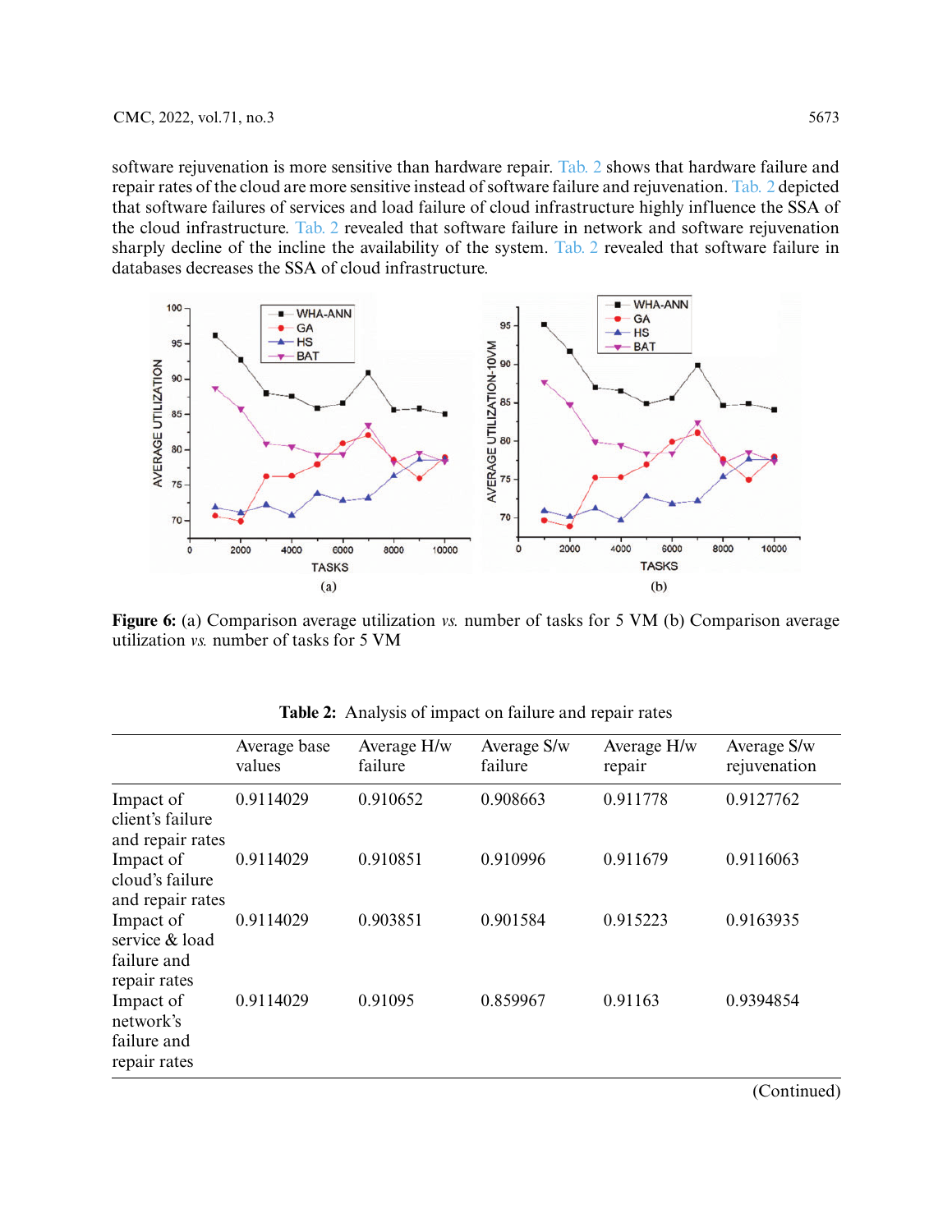| Table 2: Continued                                     |                        |                        |                        |                       |                             |  |  |
|--------------------------------------------------------|------------------------|------------------------|------------------------|-----------------------|-----------------------------|--|--|
|                                                        | Average base<br>values | Average H/w<br>failure | Average S/w<br>failure | Average H/w<br>repair | Average S/w<br>rejuvenation |  |  |
| Impact of<br>database's<br>failure and<br>repair rates | 0.9114029              | 0.910978               | 0.901793               | 0.911608              | 0.9141128                   |  |  |

**Table 2:** Continued

# **7 Conclusions and Future Directions**

This work presented a whale optimization and neural-inspired virtual machine assignment to the user requests approach based on the features of the human brain and optimization method for healthcare cloud applications. The proposed algorithm tries to improve the fault tolerance of the cloud environment and managing to improve the performance of the system at the same time using machine learning techniques. The results and discussions section illustrates that WHA-ANN performs better than existing meta-heuristic techniques. The study of the proposed algorithm is performed with scaling task load and resources. The proposed stochastic model revealed that software failure of network subsystem is most sensitive and needs additional care for operation. In the future work may focus on virtual machine allocation in a data center network. The drawback of the proposed algorithm is that the neural network needs to be trained after some time with updated upcoming tasks to overcome the decay of the trained model. This training time will although be much lesser than the total sum of the simulation time of the existing algorithm. In the future, the algorithm may be tried to improve the power consumption and scalability in the cloud environment. In future work, the idea of arbitrary failure and repair rates and multiple failures can be incorporated to enhance the availability of the cloud infrastructure.

**Funding Statement:** The authors received no specific funding for this study.

**Conflicts of Interest:** The authors declare that they have no conflicts of interest to report regarding the present study.

# **References**

- <span id="page-15-0"></span>[1] A. N. Toosi, R. N. Calheiros and R. Buyya, "Interconnected cloud computing environments: Challenges, taxonomy, and survey," *ACM Computing Surveys (CSUR)*, vol. 47, no. 1, pp. 1–47, 2014.
- <span id="page-15-1"></span>[2] M. Cusumano, "Cloud computing and SaaS as new computing platforms," *Communications of the ACM*, vol. 53, no. 4, pp. 27–29, 2010.
- <span id="page-15-2"></span>[3] S. K. Gavvala, C. Jatoth, G. Gangadharan and R. Buyya, "QoS-Aware cloud service composition using eagle strategy," *Future Generation Computer Systems*, vol. 90, pp. 273–290, 2019.
- <span id="page-15-3"></span>[4] P. Kaur and S. Mehta, "Resource provisioning and work flow scheduling in clouds using augmented shuffled frog leaping algorithm," *Journal of Parallel and Distributed Computing*, vol. 101, pp. 41–50, 2017.
- <span id="page-15-4"></span>[5] Z. Li, H. Shen and C. Miles, "PageRankVM: A pagerank based algorithm with anti-collocation constraints for virtual machine placement in cloud datacenters," in *Proc. of the IEEE 38th Int. Conf. on Distributed Computing Systems (ICDCS)*, Vienna, Austria, pp. 634–644, 2018.
- <span id="page-15-5"></span>[6] A. Michael, A. Fox, R. Griffith, A. D. Joseph, R. Katz *et al.,* "A view of cloud computing,"*Communications of the ACM*, vol. 4, pp. 50–58, 2010.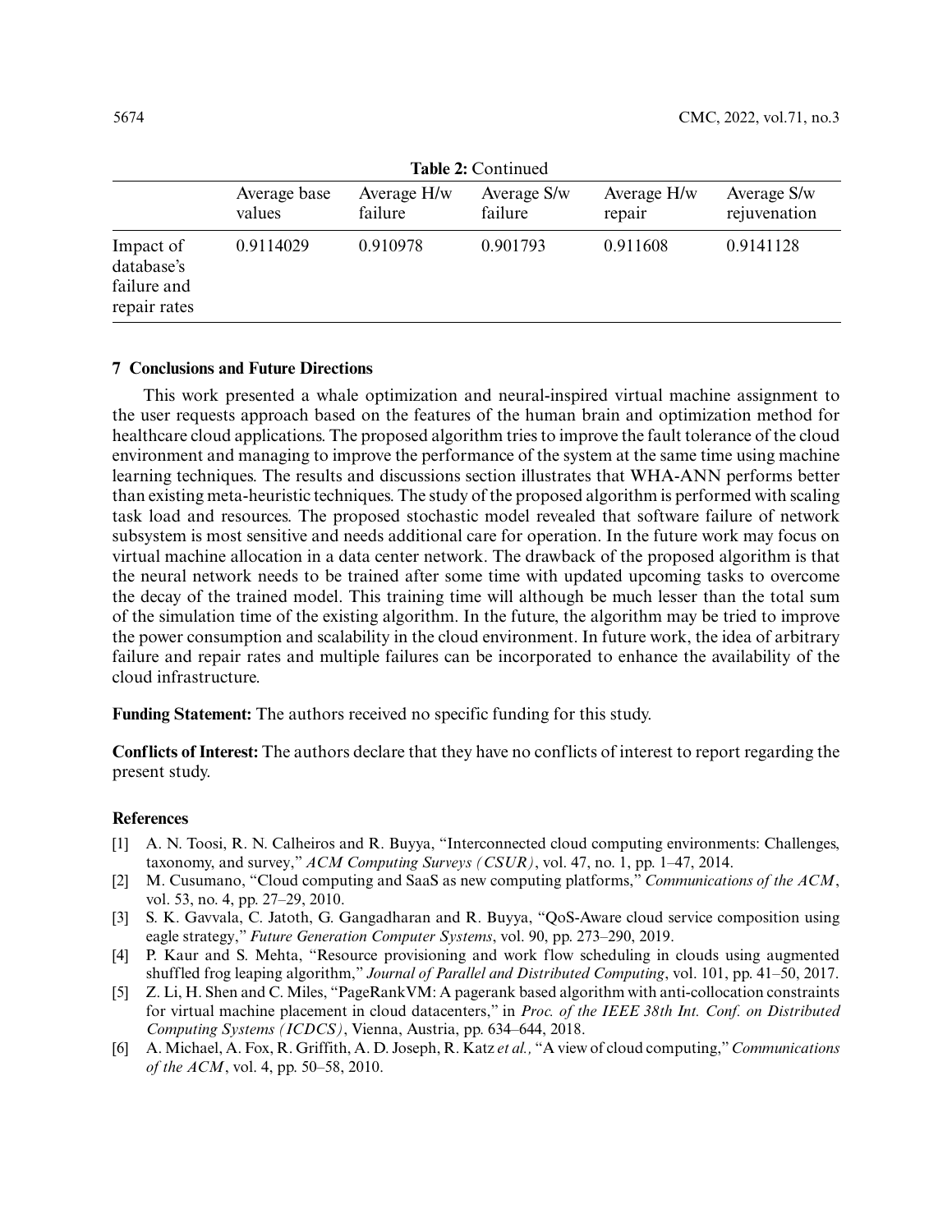- <span id="page-16-0"></span>[7] H. Morshedlou and M. R. Meybodi, "Decreasing impact of SLA violations: A proactive resource allocation approachfor cloud computing environments," *IEEE Transactions on Cloud Computing*, vol. 2, no. 2, pp. 156–167, 2014.
- <span id="page-16-1"></span>[8] B. Xu, C. Zhao, E. Hu and B. Hu, "Job scheduling algorithm based on berger model in cloud environment," *Advances in Engineering Software*, vol. 42, no. 7, pp. 419–425, 2011.
- <span id="page-16-2"></span>[9] S. Kayalvili and M. Selvam, "Hybrid SFLA-GA algorithm for an optimal resource allocation in cloud," *Cluster Computing*, pp. 3165–3173, 2018.
- <span id="page-16-3"></span>[10] A. Arunarani, D. Manjula and V. Sugumaran, "Task scheduling techniques in cloud computing: A literature survey," *Future Generation Computer Systems*, vol. 91, pp. 407–415, 2019.
- [11] M. Gen and R. Cheng, *Genetic Algorithms and Engineering Optimization*, vol. 7, Hoboken, NJ, USA: Wiley, 2000.
- [12] M. Dorigo and G. D. Caro, "Ant colony optimization: A new metaheuristic," *Proceedings of the 1999 Congress on Evolutionary Computation-CEC99*, vol. 2, pp. 1470–1477, 1999.
- <span id="page-16-4"></span>[13] J. Kennedy, "Particle swarm optimization,"in *Proc. of the the IEEE Int. Conf. on Neural Networks*, Springer, pp. 760–766, 2011.
- <span id="page-16-5"></span>[14] W. Z. Sun, J. S. Wang and X. Wei, "An improved whale optimization algorithm based on different searching paths and perceptual disturbance," *Symmetry*, vol. 10, no. 6, 2018.
- <span id="page-16-6"></span>[15] N. Anand. "Handbook of cloud computing: Basic to advance research on the concepts and design of cloud computing," BPB Publications, 2019.
- [16] A. Kaur, P. Gupta, M. Singh and A. Nayyar, "Data placement in era of cloud computing: A survey, taxonomy and open research issues," *Scalable Computing: Practice and Experience*, vol. 20, pp. 377–398, 2019.
- [17] S. Ali, Y. Hafeez, N. Z. Jhanjhi, M. Humayun, M. Imran *et al.,* "Towards pattern-based change verification framework for cloud-enabled healthcare component-based,"*IEEE Access*, vol. 8, pp. 148007–148020, 2020.
- [18] A. Nayyar, D. N. Le and N. G. Nguyen, "Advances in swarm intelligence for optimizing problems in computer science," CRC Press, 2018.
- <span id="page-16-7"></span>[19] P. S. Rawat, P. Dimri, P. Gupta and G. P. Saroha, "Resource provisioning in scalable cloud using bio-inspired artificial neural network model," *Applied Soft Computing*, vol. 99, pp. 106876, 2021.
- <span id="page-16-8"></span>[20] M. Malawski, K. Figiela and J. Nabrzyski, "Cost minimization for computational applications on hybrid cloud infrastructures," *Future Generation Computer Systems*, vol. 29, no. 7, pp. 1786–1794, 2013.
- <span id="page-16-9"></span>[21] S. Su, J. Li, Q. Huang, X. Huang, K. Shuang *et al.,* "Cost-efficient task scheduling for executing large programs in the cloud," *Parallel Computing*, vol. 39, no. 4/5, pp. 177–188, 2013.
- <span id="page-16-10"></span>[22] T. Yang and A. Gerasoulis, "DSC: Scheduling parallel tasks on an unbounded number of processors," *IEEE Transactions on Parallel and Distributed Systems*, vol. 5, no. 9, pp. 951–967, 1994.
- <span id="page-16-11"></span>[23] G. C. Sih and E. A. Lee, "A Compile-time scheduling heuristic for interconnection-constrained heterogeneous processor architectures," *IEEE Transactions on Parallel and Distributed Systems*, vol. 4, no. 2, pp. 175–187, 1993.
- <span id="page-16-12"></span>[24] C. W. Tsai and J. J. Rodrigues, "Metaheuristic scheduling for cloud: A survey," *IEEE Systems Journal*, vol. 8, no. 1, pp. 279–291, 2014.
- <span id="page-16-13"></span>[25] H. Aziza and S. Krichen, "Bi-objective decision support system for task scheduling based on genetic algorithm in cloud computing," *Computin*, vol. 100, no. 2, pp. 65–91, 2018.
- <span id="page-16-14"></span>[26] S. Mirjalili and A. Lewis, "The whale optimization algorithm," *Advances in Engineering Software*, vol. 95, pp. 51–67, 2016.
- <span id="page-16-15"></span>[27] S. Wang, A. Zhou, C. H. Hsu, X. Xiao and F. Yang, "Provision of data-intensive services through energyand QoS-aware virtual machine placement in national cloud data centers," *IEEE Transactions on Emerging Topics in Computing*, vol. 4, no. 2, pp. 290–300, 2016.
- <span id="page-16-16"></span>[28] X. Chen and D. Long, "Task scheduling of cloud computing using integrated particle swarm algorithm and ant colony algorithm," *Cluster Computing*, vol. 22, no. 4, pp. 2761–2769, 2017.